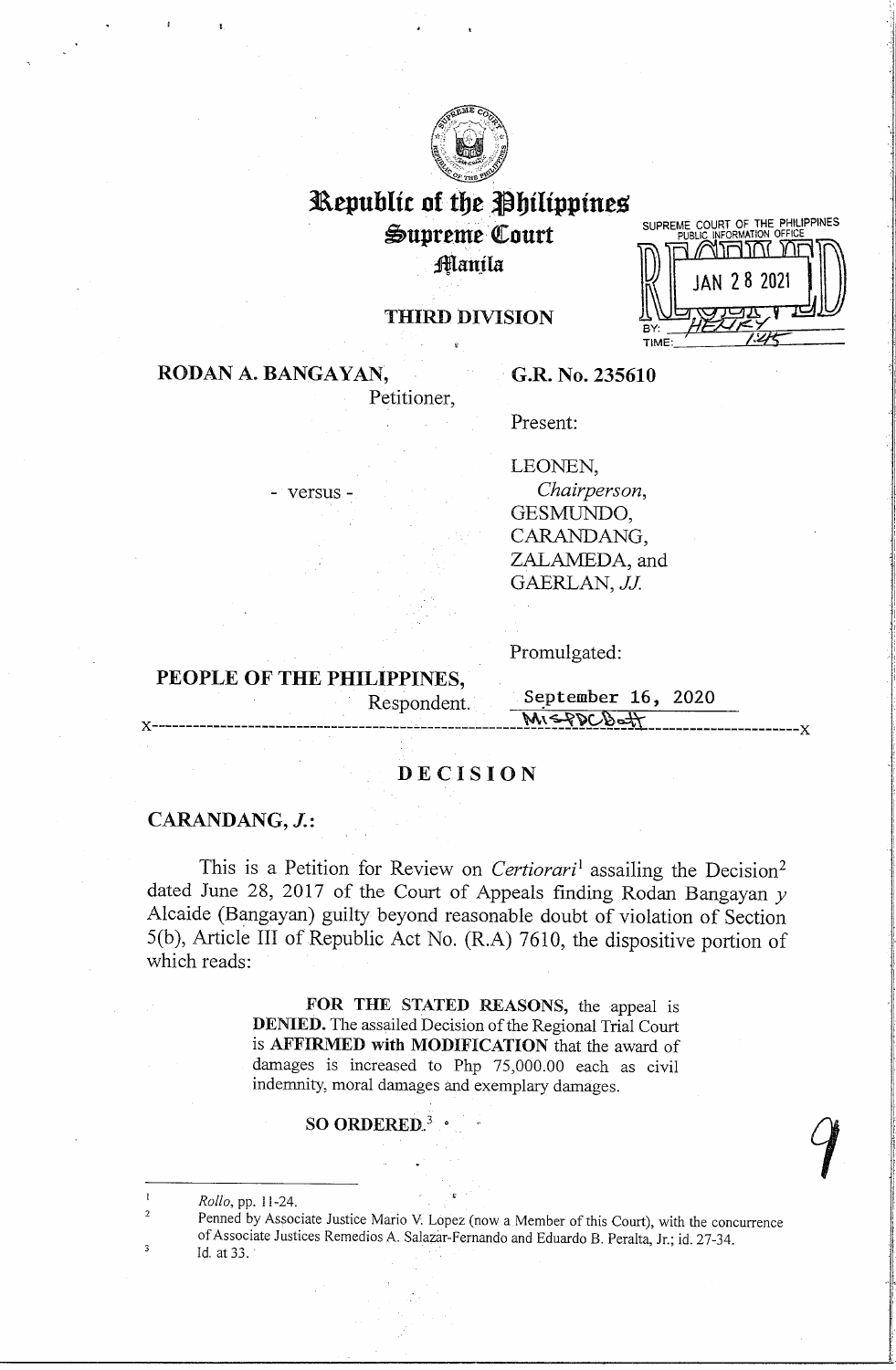-- ---·-• --·-·--··-·-·-·-- - -----·--·-·•--...JI.-----·------

### **Antecedents**

### The Information<sup>4</sup> against Bangayan alleges:

That sometime in the month of January, [sic] 2012 at Brgy. San Ramos, Municipality of Nagtipunan, Province of Quirino, Philippines, and within the jurisdiction of this Honorable Court, the above-named Accused, with intent to abuse, harass and degrade  $AAA^5$ , a twelve (12) year old minor at that time, and gratify the sexual desire of said accused, the latter did then and there, willfully, unlawfully and feloniously, had sexual intercourse with said AAA, in her dwelling against her will and consent.<sup>6</sup>

During trial, the prosecution presented three (3) witnesses, namely: (1) PO2 Rosalita Manilao (PO2 Manilao); (2) BBB;<sup>7</sup> and (3) Dr. Luis Villar (Dr. Villar). The following documents were likewise submitted in evidence: (1) Malaya at Kusang Loob na Salaysay of AAA;<sup>8</sup>(2) Malaya at Kusang Loob na Salaysay ni BBB;  $(3)$  Medical Certificate issued by Dr. Villar;  $(4)$ Certificate of Live Birth of AAA.<sup>11</sup>,

According to the prosecution's witnesses, on January 5, 2012, AAA's brother, BBB, upon arriving home from the farm, saw Bangayan laying on top. of AAA. Bangayan and AAA were both naked from the waist down.<sup>12</sup> BBB shouted at Bangayan and told him that he would report what he did to AAA but the latter allegedly threatened to kill him if he tries to tell anyone.<sup>13</sup> AAA was born on December 14, 1999 and was more than 12 years old at the time of the incident.<sup>14</sup>

On April 24, 2012, AAA, accompanied by her aunt, CCC,<sup>15</sup> reported the incident to the police. 16 On the same date, Dr. Villar examined AAA. The pertinent portion of the Medico-Legal Report<sup>17</sup> revealed the following:

Physical Examination Findings:

- 1. Formed and developed areolar complexes;
- 2. Developed labia majora,
- 3. No recent hymenal injury but the edges are smooth and

9 Id. at 9-10.

- 10 II Id. at 11.
	- Id. at 12.

12 TSN dated May 21, 2015, p. 14.

- 13 Id. at 15.
- 14 15 Records, p. 12.
- 16 Supra note 5.
- 17 Records, p. 6.
- Id. at 11.

<sup>4</sup>  Records, pp. 2-3. . As decreed in *People v. Cabalquinto,* 533 PhiL 709 {2006), complainant's real name is withheld to 5 effectuate the provisions of R.A. 7610 and its implementing rules, R.A. 9262 (Anti Violence Against Women and Their Children Act of 2004) and its implementing rules, and A.M. No. 04-10-11-SC (Rule on Violence Against Women and their Children). 6 Records, pp. 2-3. 7 Supra note 5. 8 Records, pp. 7-8.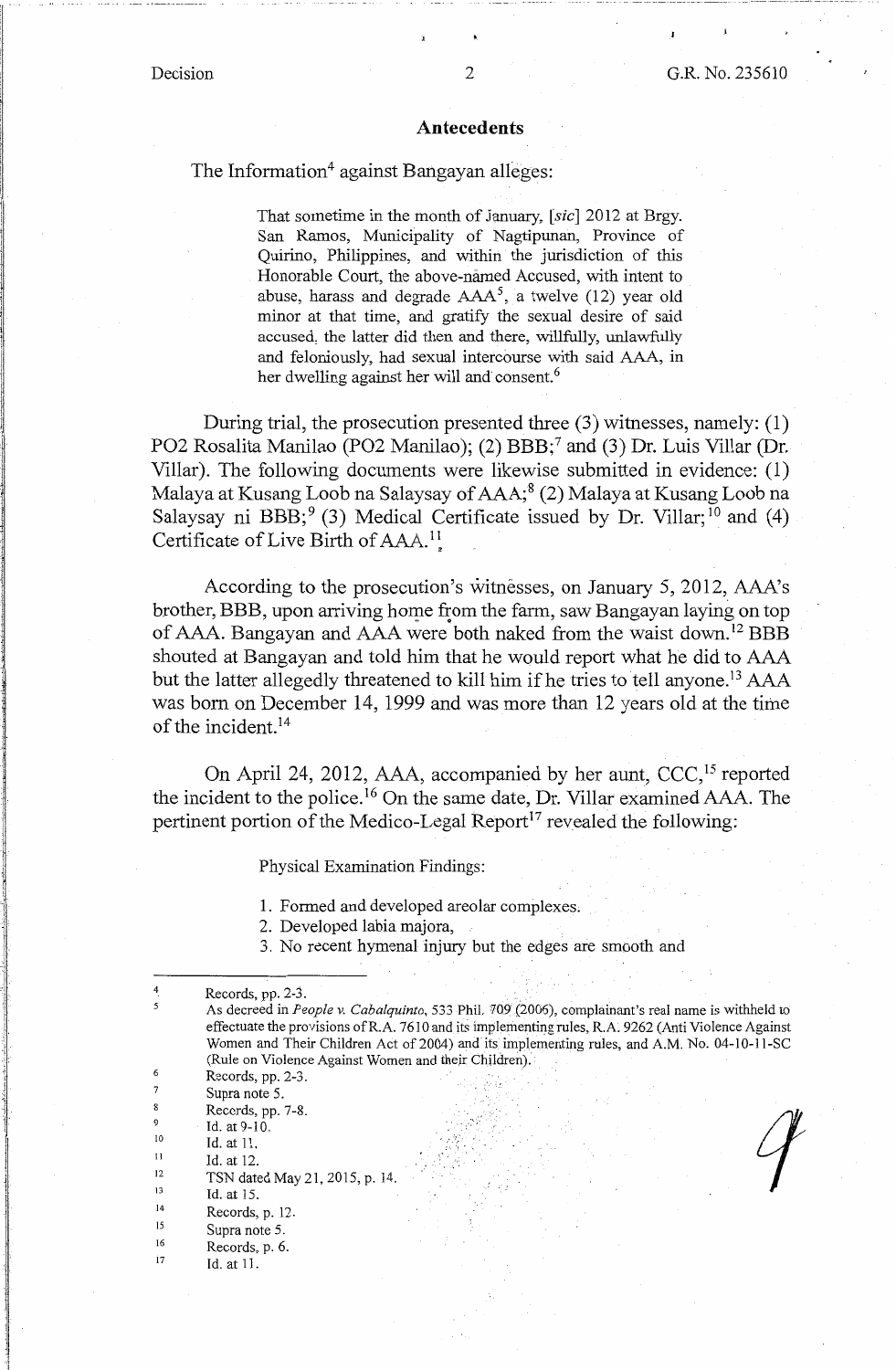i :1

 $\cdot$ 

### the opening approximates the size of the index finger of the examiner. 18

When Dr. Villar testified, he confirmed that AAA admitted to him that she had sexual intercourse with Bangayan on several occasions even prior to January 5, 2012.<sup>19</sup> He explained that the "opening" noted during his examination, as stated in item no. 3 of the physical findings, is not a normal occurrence. For a young patient like AAA, it should have been closed. He further testified that AAA was already pregnant when she was examined because her fundus is 15 centimeters in height and the presence of 151 beats per minute at the last lower quadrant of her abdomen was observed.<sup>20</sup> These indicate that, at the time of the examination, she was two (2) to three (3) months pregnant, which could be compatible with the claim that she had sexual intercourse with Bangayan in January 2012, the date stated in the information, or even before said date.<sup>21</sup>

On October 2, 2012, AAA gave birth to a baby boy.<sup>22</sup>

Notably, during arraignment on September 4, 2014, the counsel of Bangayan manifested that AAA, who was then 14 years old, executed an Affidavit of Desistance<sup>23</sup> stating that she has decided not to continue the case against Bangayan because they "are living [together] as husband and wife and was blessed with a healthy baby boy."<sup>24</sup> Thus, the Regional Trial Court (RTC) ordered that the Office of the Municipal Social Welfare Development Officer conduct a case study on AAA.<sup>25</sup>

On May 4, 2015, their second child was born.<sup>26</sup>

### **Ruling of the Regional Trial Court**

After trial, the RTC of Maddela, Quirino, Branch 38 rendered its Decision<sup>27</sup> dated April 11, 2016, the dispositive portion of which reads:

> **WHEREFORE,** premises considered, judgment is hereby rendered finding RODAN BANGAYAN y ALCAIDE GUILTY beyond reasonable doubt of violation of Section 5 (b), Article III of Republic Act 7610 and sentences him to an imprisonment **of14 years and 8 months of reclusion temporal as minimum to 20 years of reclusion temporal as maximum.** However, his preventive imprisonment shall be fully credited to him in the service of sentence pursuant to Article 29 of the Revised Penal Code, as amended.

Id.

21 Id. at 5.

- 23 Id. at 24.
- 24 25 Id.

<sup>18</sup> 

<sup>19</sup>  TSN dated June 16, 2015, p. 5.

<sup>20</sup>  Id. at 4

<sup>22</sup>  Id. at 41.

Id. at 5-6; records, p. 28.

<sup>26</sup>  27 TSN dated November 18, 2015, p. 9.

Penned by Executive Judge Menrado V. Corpuz; records, pp. 103-110.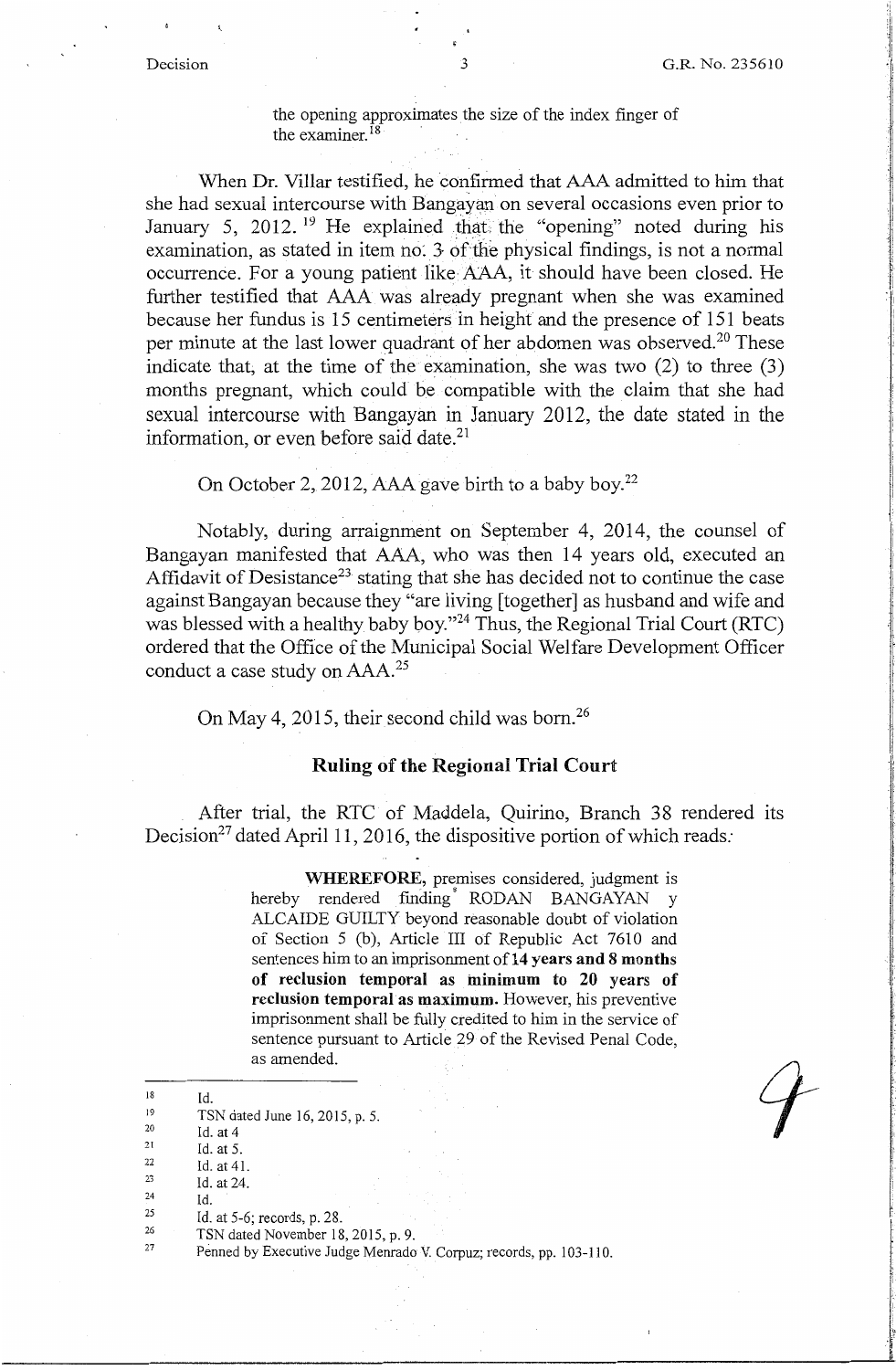'J.

*)* 

Accused is ordered to pay [ AAA] the amount of 1] **PHP 50,000.00 as civil indemnity** with interest of 6% per annum from finality of the decision until fully paid.

With the category of the accused as a national prisoner, the Clerk of Court is directed to prepare the corresponding mittimus or commitment order for his immediate transfer to the Bureau of Corrections and Penology, Muntinlupa City, pursuant to SC Circular No. 4- 92-A dated April 20, 1992. .

### **SO ORDERED.<sup>28</sup>**(Emphasis in the original)

In convicting Bangayan, the RTC found that the prosecution was able to establish the elements of Section 5(b), Article III ofR.A. 7610. Bangayan had sexual intercourse with AAA who was born on December 14, 1999 and was 12 years, one (1) month, and 14 days old at the time of the incident.<sup>29</sup> For the RTC, the moral ascendancy or influence of Bangayan over AAA is beyond question due to their age gap of 15 years, and the fact that he is her brotherin-law, he being the brother of the husband of her older sister.<sup>30</sup> The RTC ruled that it will not matter if AAA consented to her defloration because as a rule, the submissiveness or consent of the child under the influence of an adult is not a defense in sexual abuse.<sup>31</sup> The RTC also considered the Affidavit of Desistance AAA executed as hearsay evidence because she did not testify regarding its execution. The RTC added that an Affidavit of Desistance is like an Affidavit of Recantation which the court does not look with favor.<sup>32</sup>

On appeal, 33 Bangayan impugned the findings of the RTC and argued that the trial court gravely erred in finding that the defense failed to prove by clear and convincing evidence that he is not criminally liable for the act complained of. 34 Bangayan argued that he had proven, by clear and convincing evidence, that he is in a relationship With AAA and that the act complained of was consensual.<sup>35</sup> Bangayan maintained that their persisting relationship should be taken into account and be considered an absolutory cause.36 He averred that this is similar to Article 266-C of R.A. 8353, or the Anti-Rape Law of 1997, on the effect of pardon where the subsequent valid marriage of the offended party to the offender shall extinguish the criminal action or the penalty imposed. While there is no valid marriage to speak of yet, they were clearly living together as husband and wife as evidenced by the birth of their second child. Bangayan asserted that it would be in the best interest of their growing family to acquit him and allow him to help with rearing their children. $37$ 

28 Id. at 110.<br>
29 Id. at 107.<br>
30 Id. at 108.<br>
31 Id.<br>
32 Id. at 109.<br> *Rollo*, pp. 40-50.<br>
34 Id. at 46-49.  $^{35}$  Id. at 47-48.<br>  $^{36}$  Id. at 48.<br>  $^{37}$  Id. at 49.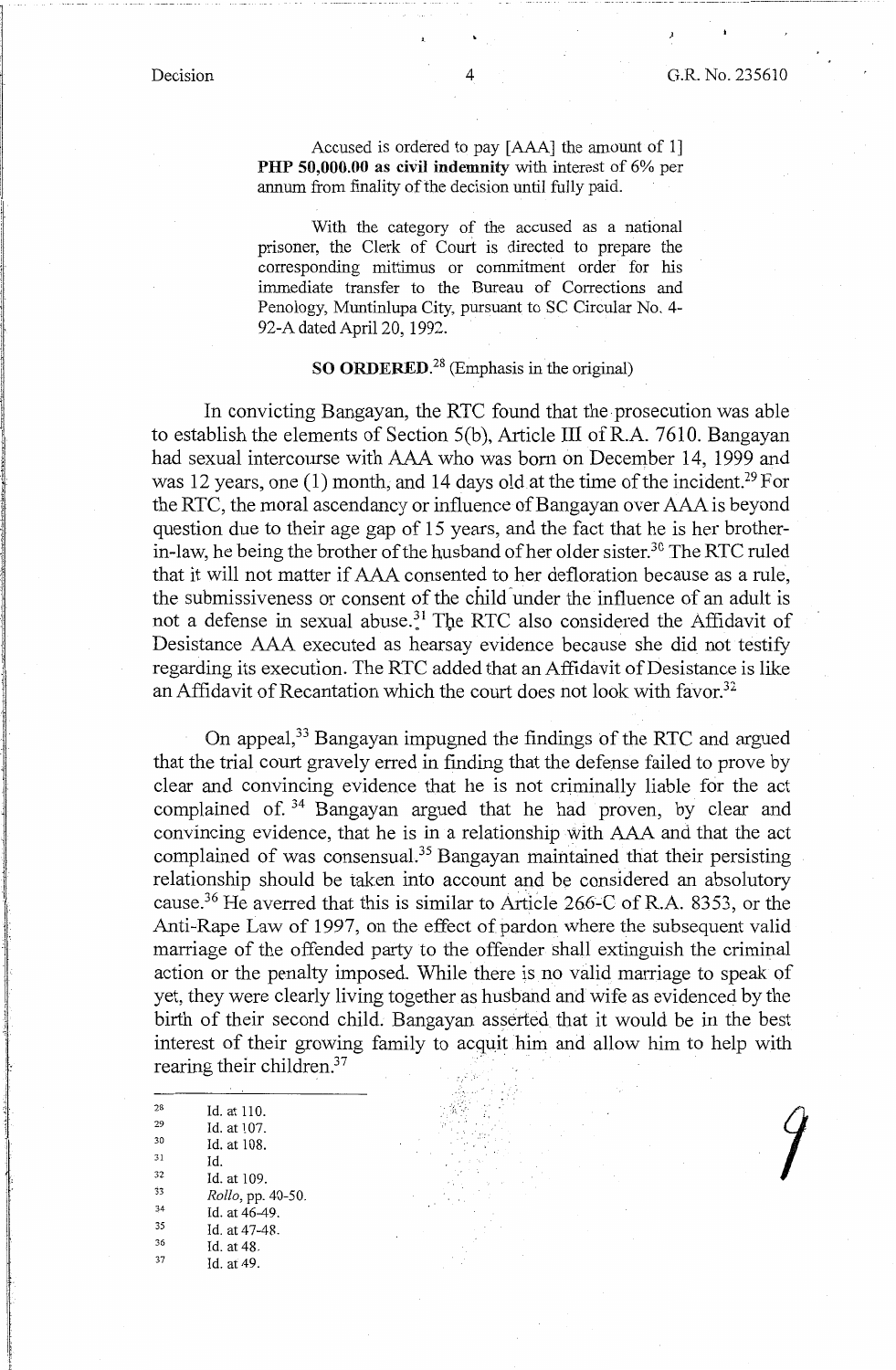'1 !

*q* 

## **Ruling of the Court of Appeals**

In a Decision<sup>38</sup> dated June 28, 2017, the Court of Appeals denied Bangayan's appeal and affirmed with modification his conviction. The award of civil indemnity, moral damages, and exemplary damages were each increased to  $\mathbb{P}75,000.00$ .<sup>39</sup>

In affirming Bangayan's conviction, the Court of Appeals held that the elements of sexual abuse under Section 5, Article III of R.A.7610 were established as follows: (1) BBB positively identified Bangayan as the person who had sexual intercourse with his minor sister and AAA was confirmed to be 2-3 months pregnant at the time of her medical examination; (2) AAA was subjected to sexual abuse under the coercion and influence of Bangayan because he was already 27 years old or 15 years her senior, thus making her vulnerable to the cajolery and deception of adults; and (3) It was proven that, at the time of the incident, she was only 12 years and one  $(1)$  month old - a minor not capable of fully understanding or knowing the nature or import of her actions.<sup>40</sup>

The Court of Appeals emphasized that consent of the child is immaterial in cases involving violation of Section 5, Article III ofR.A. 7610. It was held that the Sweetheart Theory is a defense in acts of lasciviousness and rape that are felonies against or without the consent of the victim. It operates on the theory that the sexual act was consensual. However, for purposes of sexual intercourse and lascivious conduct in child abuse cases under R.A. 7610, the Court of Appeals ruled that the Sweetheart Theory defense is unacceptable.

Petitioner's Motion for Reconsideration<sup>41</sup> was denied in a Resolution<sup>42</sup> dated October 24, 2017. Hence, this petition for review.

Bangayan filed the instant Petition for Review<sup>43</sup> on January 5, 2018, assailing the Decision of the Court of Appeals dated June 28, 2017 and its subsequent Resolution dated October 24, 2017. He insists that he was able to prove by clear and convincing evidence that he should not be held criminally liable for the act complained of because they were in a relationship at the time of its commission. 44 For Bangayan, the fact that they were allowed to be together after the alleged sexual abuse and that AAA conceived their second child right after the complaint was filed in court negate the claim that AAA was unwilling.45 Bangayan posits that his continuing relationship with AAA

- 40 Id. at 30-33.
- 41 Id. at 85-88.

42 Penned by Associate Justice Mario V. Lopez (now a Member of this Court), with the concurrence of Associate Justices Remedios A. Salazar-Fernando and Eduardo B. Peralta, Jr.; id. at 36-37.

- 43 44 Id. at 11-24.
- 45 Id. at 19.
	- Id. at 20.

<sup>38</sup>  Supra note 2.

<sup>39</sup>  *Rollo,* p. 33.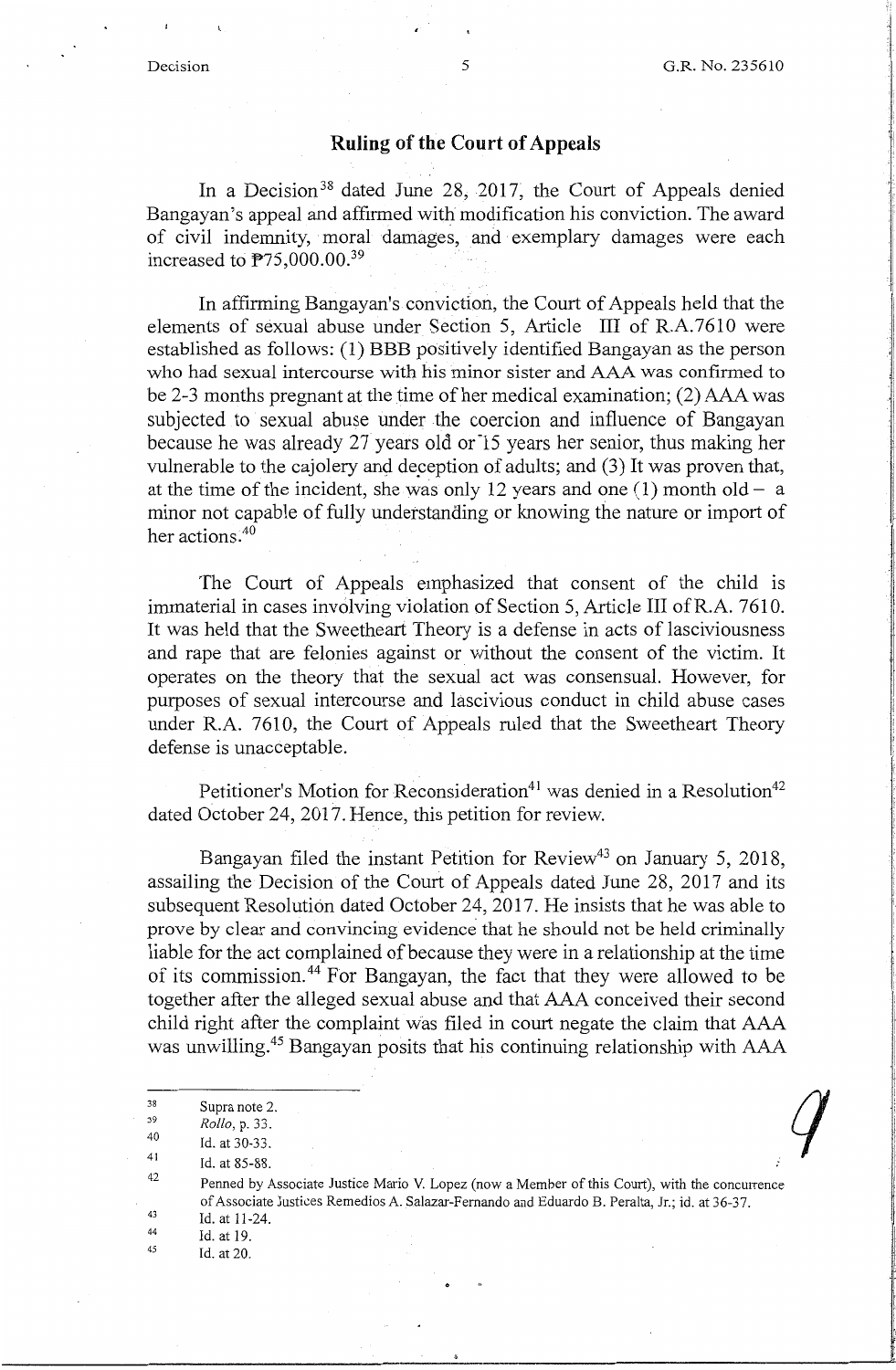l·

should be considered an absolutory cause.<sup>46</sup> Invoking the best interest of their family, Bangayan prays that he be acquitted and be allowed to help raise their family.

Meanwhile, the People of the Philippines, through the Office of the Solicitor General, manifested that it is no longer filing a Comment and is merely adopting its Brief for the Plaintiff-Appellee previously filed with the Court of Appeals.<sup>47</sup>

### **Issue**

The issue to be resolved in this case is whether Bangayan may use as a defense the consent of AAA and his on-going relationship with her which had already produced two children to exonerate himself from the charge of violation of Section  $5(b)$ , Article III of R.A. 7610.

### **Ruling of the Court**

The petition is meritorious. The records of this case show that the prosecution failed to establish all the elements of sexual abuse contemplated under Section 5(b), Article III of R.A.  $7610^{48}$  which provides:

> Section 5. Child Prostitution and Other Sexual Abuse. -Children, whether male or female, who for money, profit, or . any other consideration or due to the coercion or influence of any adult, syndicate or. group, indulge in sexual intercourse or lascivious conduct, are deemed to be children exploited in prostitution and other sexual abuse.

> The penalty of reclusion temporal in its medium period to reclusion perpetua shall be imposed upon the following:

> (a) Those who engage in or promote, facilitate or induce child prostitution which include, but are not limited to, the following:

(1) Acting as a procurer of a child prostitute;

- (2) Inducing a persons to be a client of a child prostitute by means of written or oral advertisements or other similar means;
- (3) Taking advantage of influence or relationship to procure a child as prostitute;
- ( 4) Threatening or using violence towards a child to engage him as a prostitute; or
- ( 5) Giving monetary consideration, goods or other pecuniary benefit to a child with intent to engage such child in prostitution.

(b) Those who commit the act of sexual intercourse or lascivious conduct with a child exploited in prostitution or

47 48 Id. Id. at 108.

R.A. 7610, Sec. 5.

<sup>46</sup>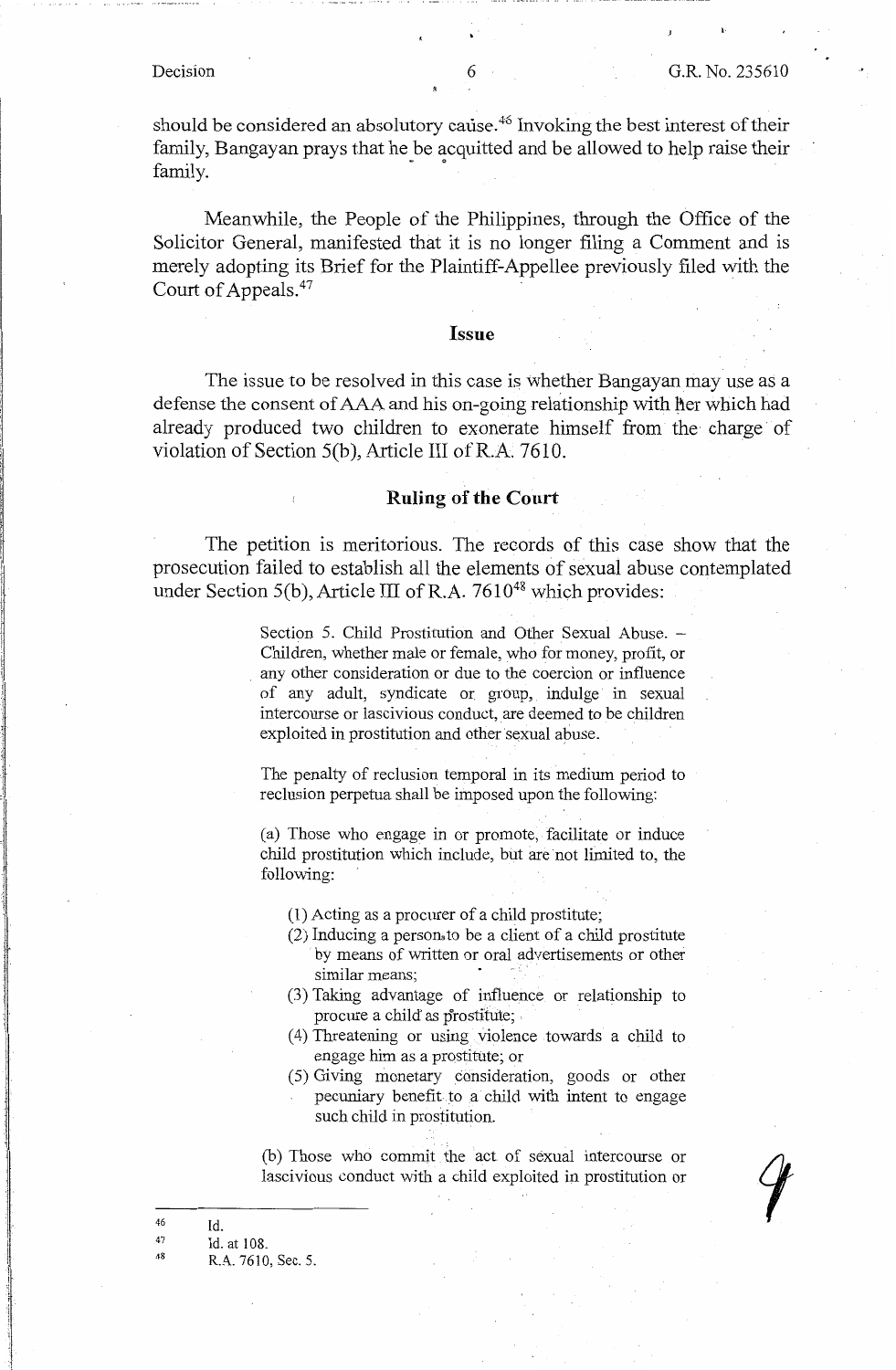!/

subjected to other sexual abuse: Provided, That when the victim is under twelve  $(12)$  years of age, the perpetrators shall be prosecuted under Article.335, paragraph 3, for rape and Article 336 of Aot No. 3815, as amended, the Revised Penal Code, for rape or lascivious conduct, as the case may be: Provided, that the penalty for lascivious conduct when the victim is under twelve  $(12)$  years of age shall be reclusion temporal in its medium period;<sup>49</sup>

The following requisites must concur: (1) the accused commits the act of sexual intercourse or lascivious conduct; . (2) the act is performed with a child exploited in prostitution or subjected to other sexual abuse; and (3) the child, whether male or female is below eighteen  $(18)$  years of age.<sup>50</sup> This paragraph "punishes sexual intercourse or lascivious conduct not only with a child exploited in prostitution but also with a child subjected to other sexual abuse. It covers not only a situation where a child is abused for profit but also one in which a child, through coercion, intimidation or influence, engages in sexual intercourse or lascivious conduct.<sup>51</sup>

Pursuant to the Implementing Rules and Regulations of R.A. 7610, "sexual abuse" includes the employment, use, persuasion, inducement, enticement or coercion of a child to engage in, or assist another person to engage in, sexual intercourse or lascivious conduct or the molestation, prostitution, or incest with children.<sup>52</sup> The present case does not fall under any of the circumstances enumerated. Therefore, not all the elements of the crime were present to justify Bangayan's conviction.

In explicitly stating that children deemed to be exploited in prostitution and other sexual abuse under Section 5 of R.A. 7610, refer to those who engage in sexual intercourse with a child "for money, profit, or any other consideration or due to the coercion or influence of any adult, syndicate or group,"<sup>53</sup> it is apparent that the intendment of the law is to consider the condition and capacity of the child to give consent.

Section  $5(b)$  of R.A  $7610$  qualifies that when the victim of the sexual abuse is under 12 years of age, the perpetrator shall be prosecuted under the Revised Penal Code.<sup>54</sup> This means that, regardless of the presence of any of the circumstances enumerated and consent of victim under 12 years of age, the perpetrator shall be prosecuted under the Revised Penal Code. On the other hand, the law is noticeably silent with respect to situations where a child is between 12 years old and below 18 years of age and engages in sexual intercourse not "for money, profit, or any other consideration or due to the coercion or influence of any adult, syndicate or group." Had it been the

49 Id.

50

51 *People v. Gaduyon,* 720 Phil. 750(2013);

53 R.A. 7610, Sec. 5.

Id.

54 R.A. 7610, Sec. 5.

<sup>52</sup>  Section 2(g), 10-1993 Rules and Regulations on the Reporting and Investigation of Child Abuse Cases (R.A. 7610).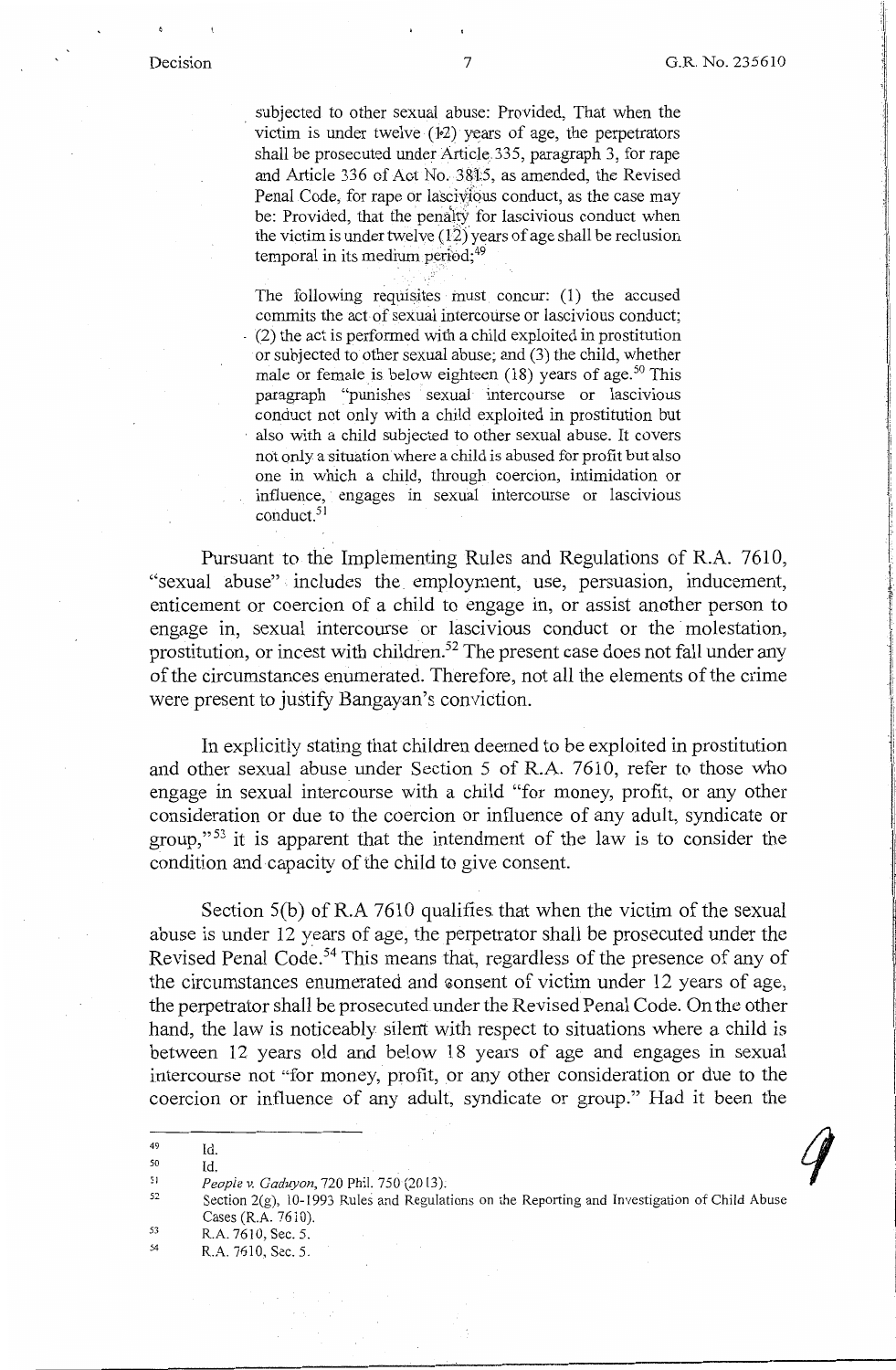I j I I -1 !<br>!<br>! ! intention of the law to absolutely consider as sexual abuse and punish individuals who engage in sexual intercourse with "children" or those under 18 years of age, the qualifying circumstances enumerated would not have been included in Section 5 ofR.A. 7610.

Taking into consideration the statutory construction rules that penal laws should be strictly construed against the state and liberally in favor of the accused, and that every law should be construed in such a way that it will harmonize with existing laws on the same subject matter, We reconcile the apparent gap in the law by concluding that the qualifying circumstance cited in Section 5(b) ofR.A. 7610, which "punishes sexual intercourse or lascivious conduct not only with a child exploited in prostitution but also with a child subjected to other sexual abuse," leave room for a child between 12 and 17 years of age to give consent to the sexual act. An individual who engages in sexual intercourse with a child, at least 12 and under 18 years of age, and not falling under any of these circumstances, cannot be held liable under the provisions of R.A. 7610. The interpretation that consent is material in cases where victim is between 12 years old and below 18 years of age is favorable to Bangayan. It fills the gap in the law and is consistent with what We have explained in the case of *People v. Tulagan*,<sup>55</sup> to wit:

> However, considering the definition under Section 3(a) of R.A. No. 7610 of the term "children" which refers to persons below eighteen (18) years of age or those over but are unable to fully take care of themselves or protect themselves from abuse, neglect, cruelty, exploitation or discrimination because of a physical or mental disability or condition, **We find that the opinion in** *Malto,* **that a child is presumed by law to be incapable of giving rational consent, unduly extends the concept of statutory rape or acts of lasciviousness to those victims who are within the range of 12 to 17 years old, and even those 18 years old**  . **and above under special circumstances who are still considered as "children" under Section 3(a) of R.A. No. 7610. While** *Ma/to* **is correct that consent is immaterial in cases under R.A. No. 7610 where the offended party is below 12 years of age, We clarify that-consent of the child is material and may even be a defense in criminal cases involving violation of Section 5, Article** III **of R.A. No. 7610 when the offended party is 12 years old or below 18. or above 18 under special circumstances.** Such consent may be implied from the failure to prove that the said victim engaged in sexual intercourse **either** "due to money, profit or any other consideration or due to the coercion or influence of any adult, syndicate.or group."

### **xxxx**

If the victim who is 12 years old or less than 18 and is deemed to be a child ''exploited in prostitution and other sexual abuse" because she agreed to indulge in sexual intercourse' "for money, profit or any other consideration or due

*55* 

G.R. No. 227363, March 12, 2019.

..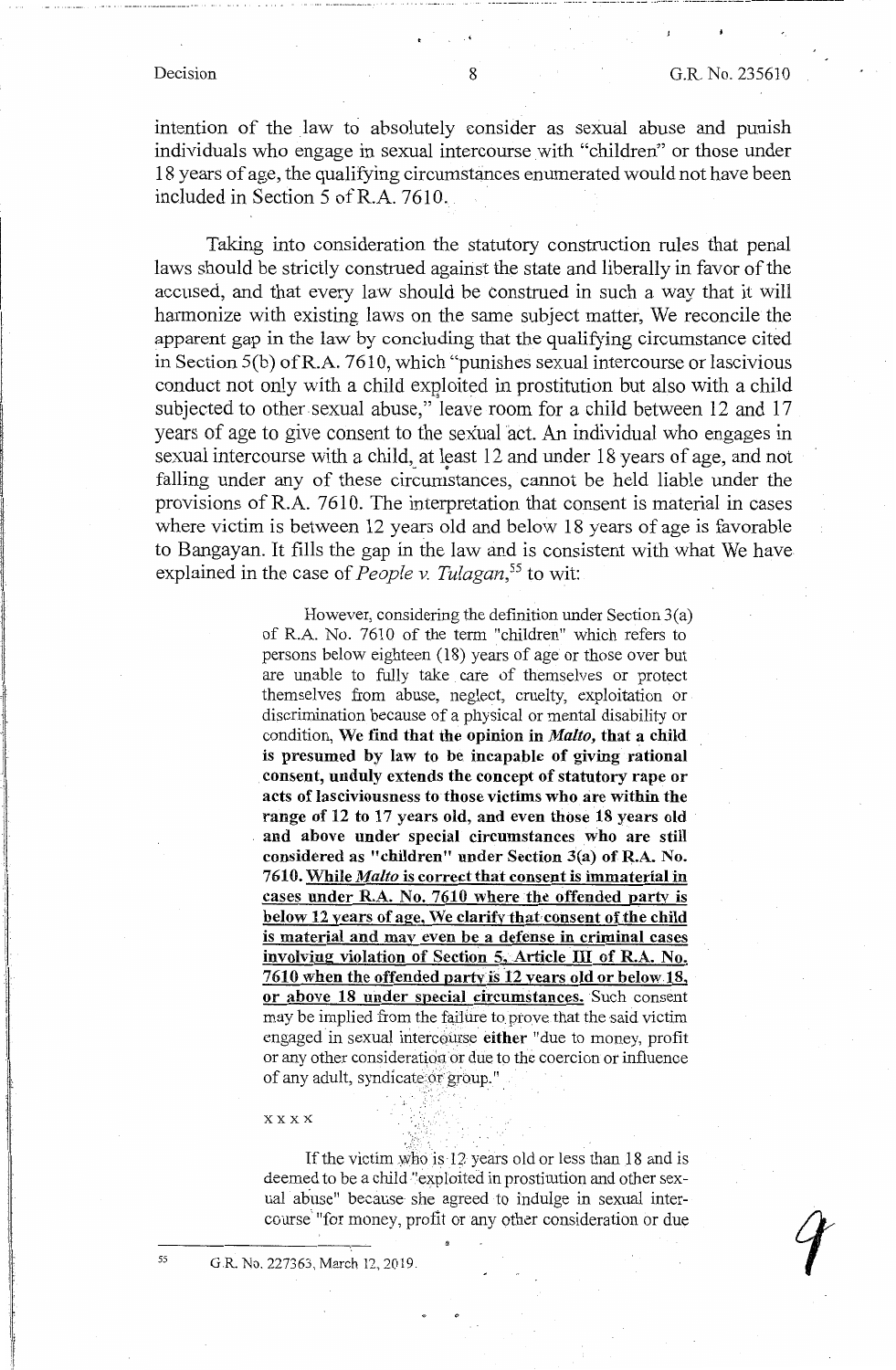, I

to coercion or influence of any adult, syndicate or group," then the crime could not be rape under the RPC, because this no longer falls under the concept of statutory rape, and there was consent. That is why the offender will now be penalized under Section 5(b), R.A. No. 7610, and not under Article 335 of the RPC [now Articie266-A]. But if the said victim does not give her consent to sexual intercourse in the sense that the sexual intercourse was committed through force, threat or intimidation, the crime is rape under paragraph 1, Article 266-A of the RPC. However, if the same victim gave her **consent to the sexual intercourse, and no money, profit, consideration, coercion or influence is involved, then**  there is no crime committed, except in those cases where "force, threat or intimidation" as an element of rape is substituted by "moral ascendancy or moral authority," like in the cases of incestuous rape, and unless it is punished under the RPC as qualified seduction under Article 337 or simple seduction under Article 338.<sup>56</sup> (Emphasis and underscoring supplied; citations omitted)

We are not unmindful that in *Tulagan,* the accused inserted his finger into a nine-year-old girl's vagina and had sexual intercourse with her. Nevertheless, the vital discussion made by the Court with respect to the capacity of a victim aged between 12 years old and below 18 years of age to give rational consent to engage in sexual activity (sexual consent) cannot simply be disregarded. Though it may be considered *obiter dictum,* the principle laid down in the majority opinion, speaking through the *ponencia* of then Associate Justice Diosdado Peralta, now Chief Justice, remains relevant and crucial to the resolution of the present case because it clearly outlined the essential elements of the offense. The discussion of the Court in *Tulagan*  should serve as a guide in resolving situations identified by the Court to be potential sources of conflicting interpretations. The fact that *Tulagan* did not involve a victim between 12 years old and below 18 years old should not dissuade the Court from applying a principle that aims to clarify and harmonize conflicting provisions due to an apparent gap in the law.

Recently, in *Monroy v. People*,<sup>57</sup> We adopted the ruling in *Tulagan*, to wit:

> x x x [I]t bears to point out that **"consent of the child is material and may even be a defense in criminal cases" involving the aforesaid violation when the offended party**  is **12 years old or below 18 years old,** as in AAA's case. The concept of consent under Section 5 (b), Article III of RA 7610 peculiarly relates to the second element of the crime that is, the act of sexual intercourse is performed with a child exploited in prostitution or subjected to other sexual abuse. A child is considered "exploited in prostitution or subjected to other sexual abuse" when the child is predisposed to indulge *in* sexual intercourse or lascivious conduct because

56 57 Id.

G.R. No. 235799, July 29, 2019.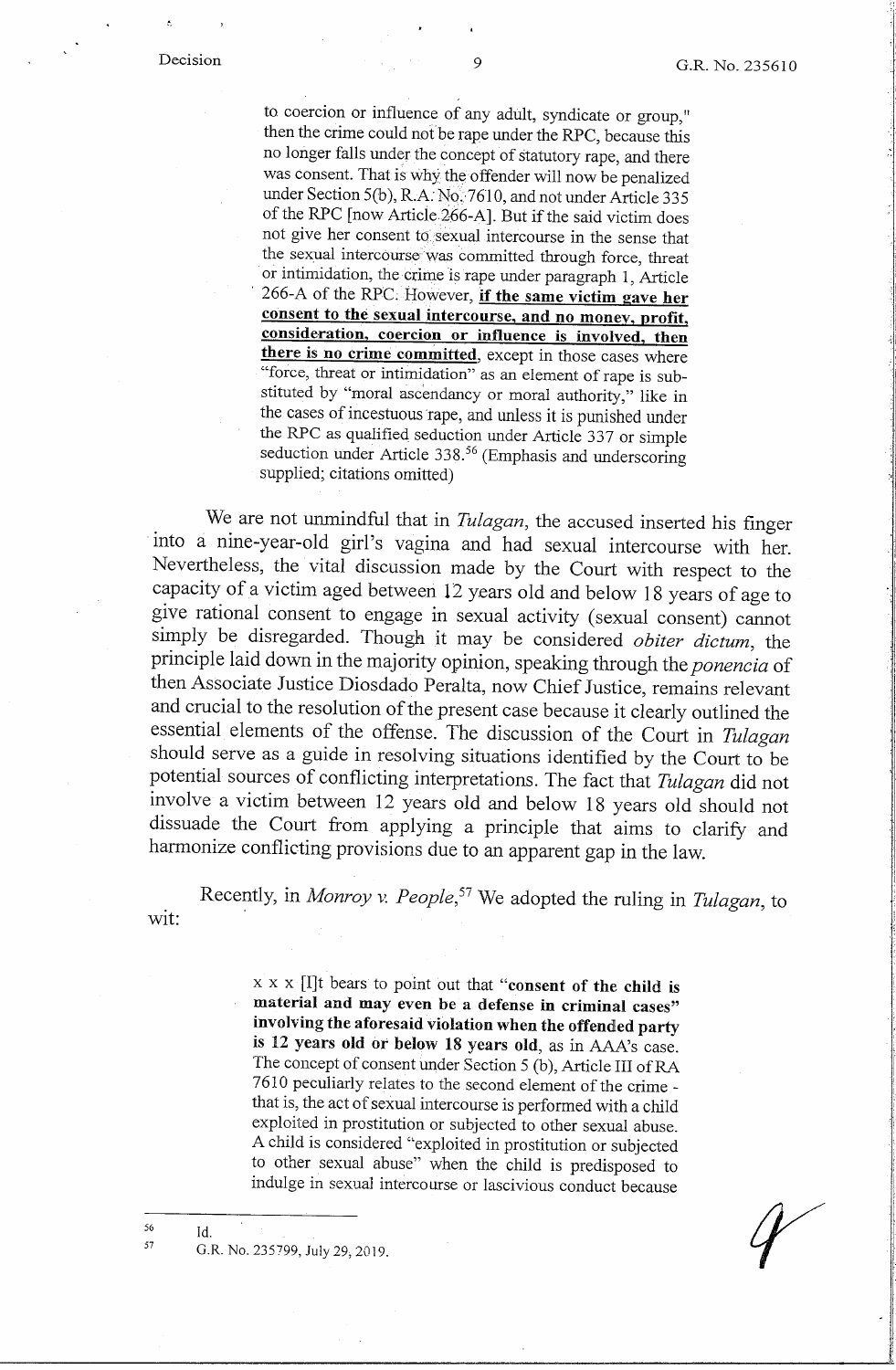.c

of money, profit or any other consideration or due to the coercion of any adult, syndicate, or group.

### $x x x x^{58}$  (Emphasis supplied; citations omitted)

Therefore, it is now clear that consent is a material factor in determining the guilt of Bangayan.

In *Monroy,* 59 then 28-year-old accused was charged with violation of Section 5 (b) Article III of R.A. 7610 for inserting his penis into the vagina of a 14-year-old. The Court acquitted the accused on reasonable doubt, finding that the sexual intercourse that transpired between the accused and the 14year-old was consensual and that the case against the accused is based merely on trumped-up allegations meant as retaliation. In *Monroy,* the accused was 14 years older or twice the age of the alleged victim yet the Court found that she was not subjected to other sexual abuse due to the coercion of an adult as they were in a relationship. Similarly, in the present case, Bangayan was more or less 15 years older than AAA. While difference in age may be an indication of coercion and intimidation and negates the presence of sexual consent, this should not be blindly applied to all instances of alleged sexual abuse cases. Therefore, the Court must not be restricted in identifying the presence of coercion and intimidation by a simple mathematical computation of the age difference.

The sweeping and confusing conclusions in the case of *Malta v. People<sup>60</sup>*and the application of contract law in determining the relevance of consent in cases under R.A. 7610 is not proper. We had the opportunity to shed light on this matter in *People v. Tulagan*<sup>61</sup> where We observed that:

> We take exception, however, to the sweeping conclusions in *Malta* (l) that *':a* child is presumed by law to be incapable of giving rational consent to any lascivious conduct or sexual intercomse" and (2) that "consent of the child is immaterial in criminal cases involving violation of Section 5, Article III of RA 7610" because they would virtually eradicate the concepts of statutory rape and statutory acts of lasciviousness, and trample upon the express provisions of the said law.<sup>62</sup>

Accordingly, the Court deems it prudent to rectify the difference between the concept of consent under contract law and sexual consent in criminal law which determines the guilt of an individual engaging in a sexual relationship with one who is between 12 years old or below 18 years of age. These are concepts that are distinct from each other and have differing legal implications.

·, ..

The law limits, to varying degrees, the capacity of an individual to give

- 60 560 Phil. 119 (2007).
- 61 G.R. No. 227363, March 12, 2019.
- 62 Id.

<sup>58</sup>  *Monroy v. People,* G.R. No. 235799, July 29, *20i9,* ·.

<sup>59</sup>  G.R. No. 235799, July 29, 2019.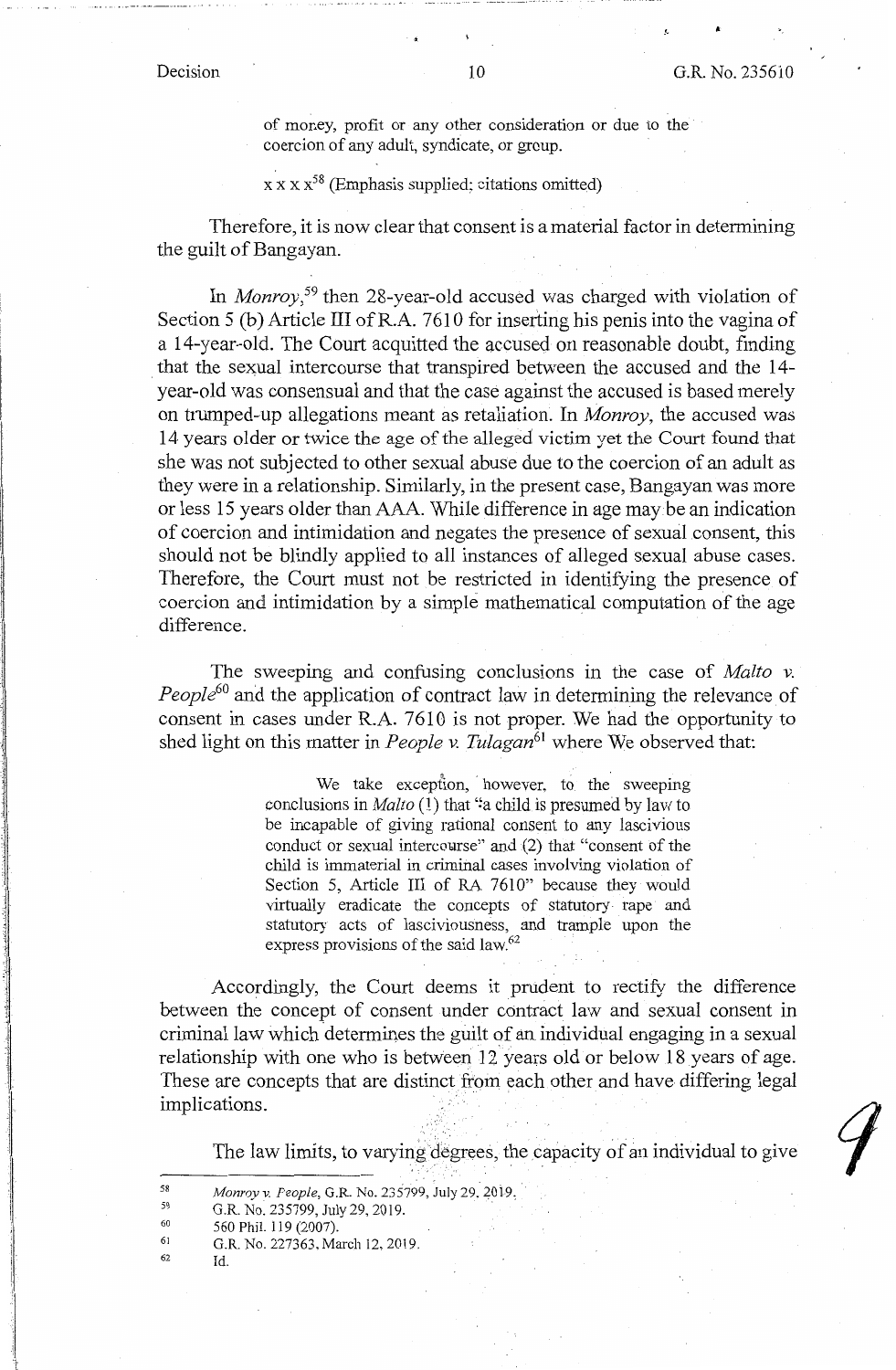consent. While in general, under the civil law concept of consent, in relation to capacity to act, all individuals under 18 years of age have no capacity to act, the same concept cannot be applied to consent within the context of sexual predation. Under civil law, the concept of "capacity to act" or "the power to do acts with legal effects"63 limits the capacity to give a valid consent which generally refers to "the meeting of the offer and the acceptance upon the thing and the case which are to constitute the contract."<sup>64</sup> To apply consent as a concept in civil law to criminal cases is to digress from the essence of sexual consent as contemplated by the Revised Penal Code and R.A. 7610. Capacity to act under civil law cannot be equated to capacity to give sexual consent for individuals between 12 years old and below 18 years of age. Sexual consent does not involve any obligation within the context of civil law and instead refers to a private act or sexual activity that may be covered by the Revised Penal Code and R.A. 610.

More importantly, Our earlier pronouncement regarding consent in *Malto* failed to reflect teenage psychology and predisposition. We recognize that the sweeping conclusions of the Court in *Malta* failed to consider a juvenile's maturity and to reflect teenagers' attitude towards sex in this day and age. There is a need to distinguish the difference between a child under 12 years of age and one who is between 12 years old and below 18 years of age due to the incongruent mental capacities and emotional maturity of each age group. It is settled that a victim under 12 years old or is demented "does not and cannot have a will of her own on account of her tender years or dementia; thus, a child or a demented person's consent is immaterial because of her presumed incapacity to discern good from evil."65 As such, regardless of the willingness of a victim under 12 years old to engage in any sexual activity, the Revised Penal Code punishes statutory rape and statutory acts of lasciviousness. On the other hand, considering teenage psychology and predisposition in this day and age, We cannot completely rule out the capacity of a child between 12 years old and below 18 years of age to give sexual consent.

Consequently, although We declared in *Malta* that the Sweetheart Theory is unacceptable in violations of R.A. 7610 since "a child exploited in prostitution or subjected to other sexual abuse cannot validly give consent to sexual intercourse with another person,"66 We deem it judicious to review the Decision of the court a *quo* and reiterate Our recent pronouncements in *Tulagan* and *Monroy* and clarify the ambiguity created in the *Malta case* in resolving the case at bar.

·Where the age of the child is close to the threshold age of 12 years old, as in the case of AAA who was only 12 years and one month old at the time of the incident, evidence must be strictly scrutinized to determine the presence of sexual consent. The emotional maturity and predisposition of a juvenile,

63 CIVIL CODE OF THE PHILIPPINES, Art. 37.

64 CIVIL CODE OF THE PHILIPPINES, Art. 1319<sup>®</sup>

- 65 *People v. Tulagan,* supra note 55.
- 66

Id.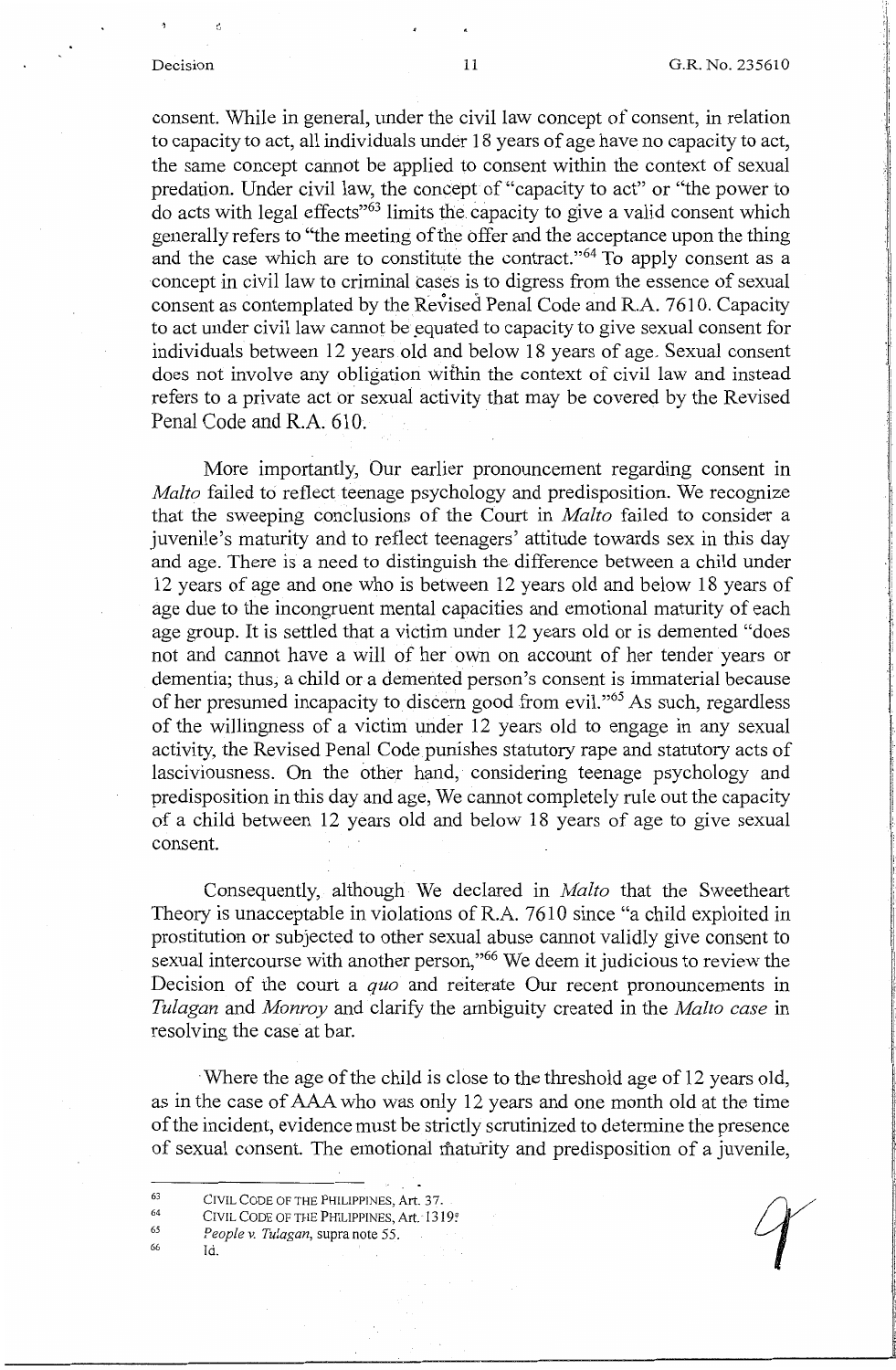whose age is close to the threshold age of 12, may significantly differ from a child aged between 15-18 who may be expected to be more mature and to act with consciousness of the consequences of sexual intercourse.

In this case, there are special circumstances that reveal the presence consent of AAA. The sexual congress between Bangayan and AAA was not limited to just one incident. They were in a relationship even after the incident alleged in the Information and had even produced two (2) children. To Our mind, these are not acts of a child who is unable to discern good from evil and did not give consent to the sexual act.

We also note that the conclusion of the RTC that:

x x x [T]he moral ascendancy or influence of the accused over the victim is beyond question because of their 15 year age gap, not to mention that the former is also her brotherin-law, he being the brother of the husband of her older  $sister<sup>67</sup>$ 

is erroneous. Contrary to the ruling of the RTC, it cannot be said that Bangayan exercised moral ascendancy over AAA simply because of their 15 year age gap and the fact that he is her "brother-in-law." Following the concept of brother-in-law in its ordinary sense, Bangayan is not AAA's brother-in-law because a brother-in-law refers only to a wife's brother or a sister's husband. It does not include a brother of the husband of AAA's older sister.

We must take into account Bangayan's defense that, at the time of the incident, he and AAA were lovers. The conduct of Bangayan and AAA, which is the subject of the Information against him, is not the sexual abuse punished by the law. While placed in an unusual predicament, We recognize that Bangayan and AAA are in a relationship that had produced not just one (1) offspring but two (2). While AAA was a child, as defined under R.A. 7610, being under 18 years of age at the time she and Bangayan engaged in sexual intercourse, there was no coercion, intimidation or influence of an adult, as contemplated by the law. AAA consented to the sexual act as reflected in her conduct at the time of the commission of the act and her subsequent conduct shown in the records.

AAA did not testify during the triaL Had she testified, the trial court would have been able to confirm the veracity of the allegations in the sworn statement<sup>68</sup> she executed and the statements she allegedly made to Dr. Villar during her medical examination on April 24, 2012. We cannot simply accept the statement of Dr. Villar that AAA admitted to him that she had sexual intercourse with Bangayan even before 2012.<sup>69</sup> This statement is hearsay as he has no personal knowledge of it. Moreover, this is not even alleged in the Information<sup>70</sup> filed against him. $\dot{\ }$ 

70 Id.at2-3.

1944 (p. 1911)<br>1945 (p. 1911)<br>1945 (p. 1911)

<sup>67</sup>  Records, p. 108.

<sup>68</sup>  69 Id. at 7-8.

TSN dated June 16, 2015, p. 5.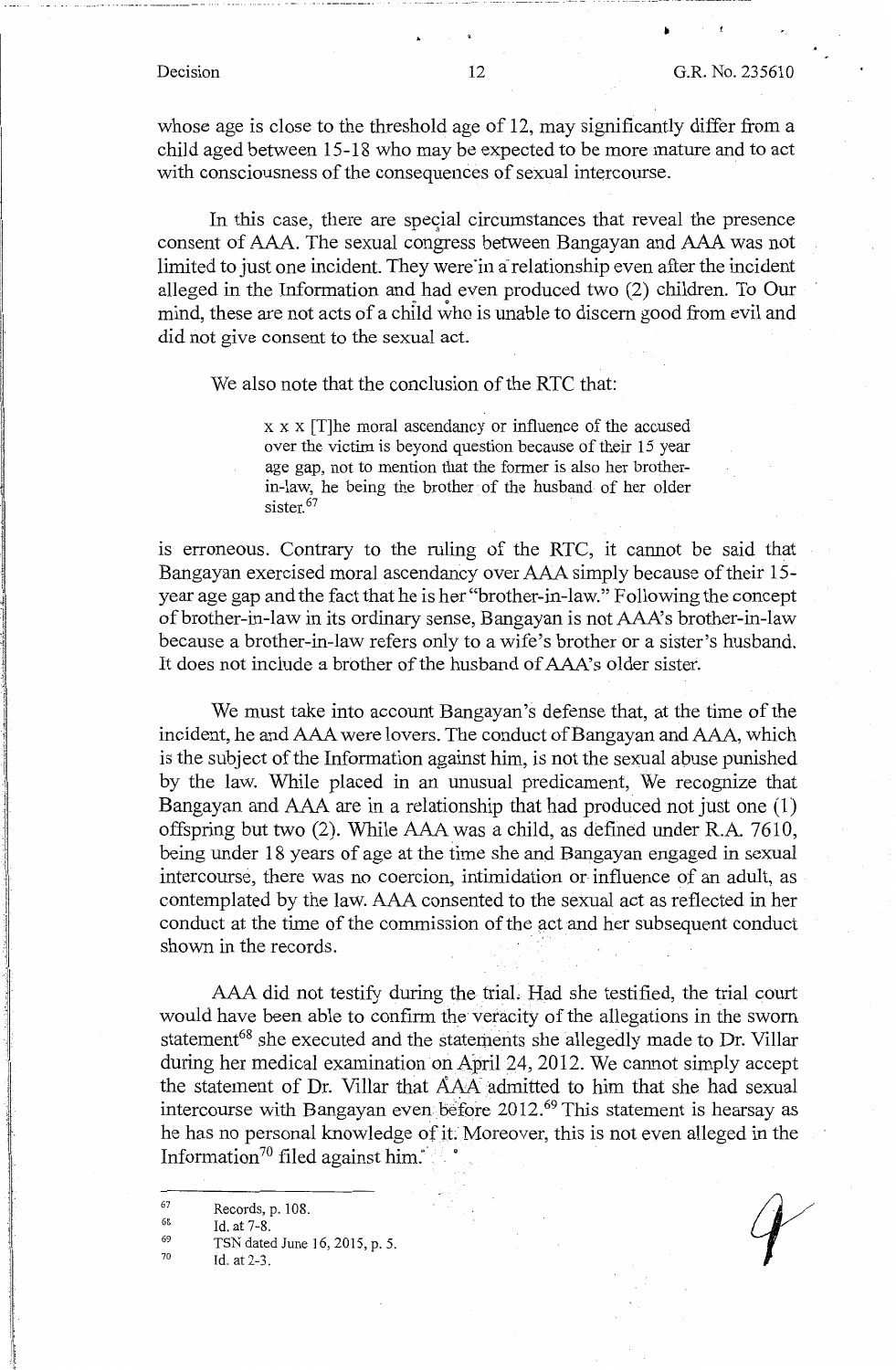# Furthermore, Section 34 of Rule 132 of the Rules provides:

Section. 34. *Offer of evidence*. - The court shall consider no evidence which has not been formally offered. The purpose for which the evidence is offered must be specified.

In *Gumabon v. Philippine National Bank*,<sup>71</sup> the Court explained that formal offer "means that the offeror shall inform the court of the purpose of introducing its exhibits into evidence." In the absence of a formal offer, courts cannot take notice of the evidence even if this has been previously marked and identified.<sup>72</sup>

The Social Case Study Report<sup>73</sup> reflecting the evaluation of Social Welfare Officer III Theresa A. Mauricio (Mauricio) on AAA's social, emotional, and intellectual development cannot be admitted nor be given any credence by the Court. Mauricio made the following recommendations in her report:

> Based on the above information, the client suffered multiple emotional crisis that hampered her growth and development. She has the time, knowledge, potentials and abilities that could enhance her total development. However, as early as 7 years old, she had crisis due to role confusion.

> Being abused, she was unable to develop her unique values or personality. She was not allowed the opportunities to acquire friends, develop skills and knowledge through formal education.

> Living together with the perpetuator [sic] could support her longing for a parental figure. He served as support for her existence but considering his weaknesses such as from abusing her, the lack for sense of responsibility and assertiveness as lack of resources should affect the future of the minor and son. He could not provide the basic needs such as food, shelter and education with his disposition in life.

> The minor had the CHANCE to grab the opportunities of the PRESENT and the FUTURE once she is AWAY with her perpetuator [sic]. Support from relatives is highly recommended for direction.

> The honored court. is then requested for favorable action that will promote the general welfare of the minor- [ $AAA$ ] and her family.<sup>74</sup>

A careful study of the records reveals that the RTC received the Social

G.R. No. 202514, July 25, 2016. Id. Records, pp. 30-40.

Id. at 40.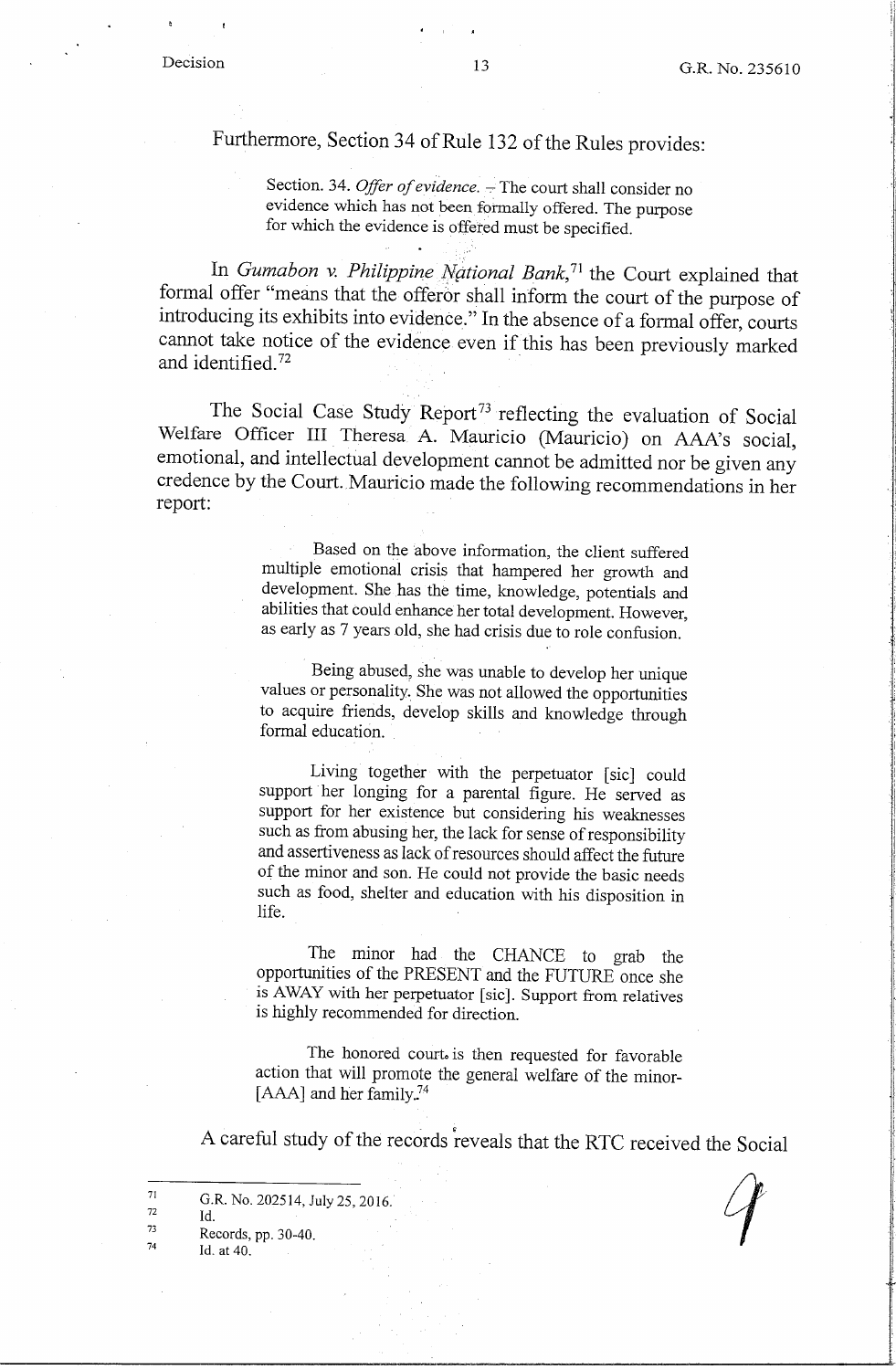ing and the property day.<br>In the contract of the contract of the contract of the contract of the contract of the contract of the contract of the contract of the contract of the contract of the contract of the contract of t I i ่น

'

 $\mathcal{C} \subset \mathcal{F}$ 

Case Study Report dated September 25, 2014 on October 8, 2014. Although the testimony of the social worker was included in the Pre-Trial Order, $75$  the document was never properly identified, authenticated by the social worker who prepared the report, and included in the formal offer of evidence.<sup>76</sup> The social worker never testified in open court and the defense was never given an opportunity to test her credibility and verify the correctness and accuracy of her findings. To Our mind, giving credence to evidence which was not formally offered during trial would deprive the other party of due process. Thus, evidence not formally offered has no probative value and must be excluded by the court.

Even assuming that the Social Case Study Report was properly presented and formally offered, it cannot be made the basis for establishing the absence of AAA's sexual consent. The report did not accurately reflect the living condition and the state of her relationship with Bangayan. It did not negate the presence of AAA's sexual consent at the time the alleged offense was committed. Noticeably, she was already pregnant with their second child when she was interviewed for the Social Case Study Report and later gave birth while he was incarcerated.<sup> $77$ </sup> The contemporaneous and subsequent acts of AAA, which are more consistent with the claim of Bangayan that AAA consented to the sexual encounter, outweigh the contents of the Social Case Study Report which are not yet verified. It is worthy to note that even when Bangayan was presented in the witness stand, AAA was present in court,<sup>78</sup> presumably to show support for him. AAA conceived a second child with Bangayan despite the charge ~against him. Both children were conceived before he was incarcerated.<sup>79</sup> She did not testify against Bangayan even if she was present during the hearings. These acts of AAA, and the Affidavit of Desistance she executed, when taken as a whole, bolsters the claim of Bangayan that they were in a relationship when the act complained of was committed and even lived together without the benefit of marriage after the case against him was filed. Her acts are consistent with the claim of Bangayan that their relationship existed at the time of commission of the act complained, during trial, and even continued after he was convicted by the lower court. To Our mind, these factors are clear manifestations that she was not subjected to any form of abuse, and prove that she consented to the act complained of. Applying the ruling in *Tulagan* there is no crime committed because AAA freely gave her consent to the sexual intercourse, and no money, profit, consideration, coercion or influence is involved. Due to the prosecution's failure to establish and prove beyond reasonable doubt the requisites for the charge of violation of Section  $5(b)$  of R.A. 7610, Bangayan must be acquitted.

Section 2 of R.A. 7610 states that:

 $x \times x$  [T]he "best interests of children shall be the paramount consideration in all actions concerning them, whether

- 78 Id. at 8.
- 79 Id. at 9.

<sup>75</sup>  Id. at 49.

<sup>76</sup>  TSN dated August 3, 2015, pp, 1-6.

<sup>77</sup>  TSN dated November 18, 2015, p. 9.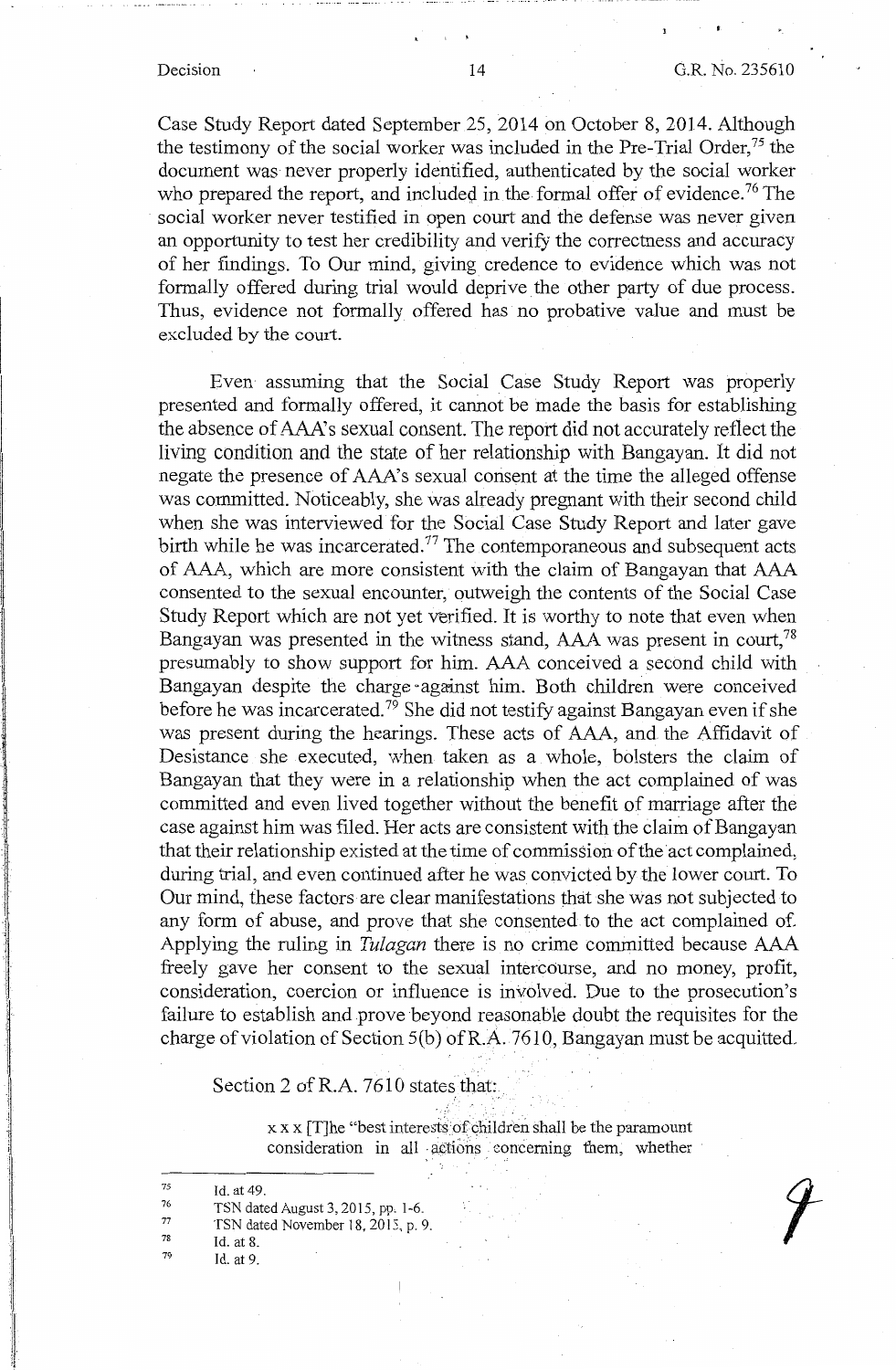undertaken by public or private social welfare institutions, courts of law, administrative authorities, and legislative bodies, consistent with the principle of First Call for Children as enunciated in the United Nations Convention of the Rights of the Child.

In this exceptional situation, We are not prepared to punish two individuals and deprive their children from having a normal family life simply because of the minority of AAA at the time she began dating Bangayan. The benefits of living in a nuclear family to  $AAA$  and their two  $(2)$  children outweigh any perceived dangers of the on-going romantic relationship Bangayan has with AAA who is 15 years younger than him. This arrangement is more favorable to the welfare of both parties as they are planning to get married.<sup>80</sup> We verified from the records that Bangayan was single at the time he gave his personal circumstances when he testified in court.<sup>81</sup> This is more consistent with the principle of upholding the best interests of children as it gives Bangayan an opportunity to perform his essential parental obligations and be present for their two (2) children.

**WHEREFORE,** the appeal is **GRANTED.** The Decision dated April 11, 2016 of the Regional Trial Court of Maddela, Quirino, Branch 38, in Criminal Case No. 38-510 as well as the Decision dated June 28, 2017 of the Court of. Appeals in CA-G.R. CR No. 38723 are hereby **REVERSED** and **SET ASIDE.** Petitioner Rodan A. Bangayan is **ACQUITTED.** He is **ORDERED** to be **IMMEDIATELY RELEASED**  unless he is being held for some other valid or lawful cause. The Director of the Bureau of Corrections is **DIRECTED** to inform this Court of the action taken hereon within five (5) days from receipt hereof.

**SO ORDERED.** 

**D. CARANDAN** 

Associate Justice

TSN dated November 18, 2015, p. 9.

Id. at 2-4.

80 81  $\cdot$   $\cdot$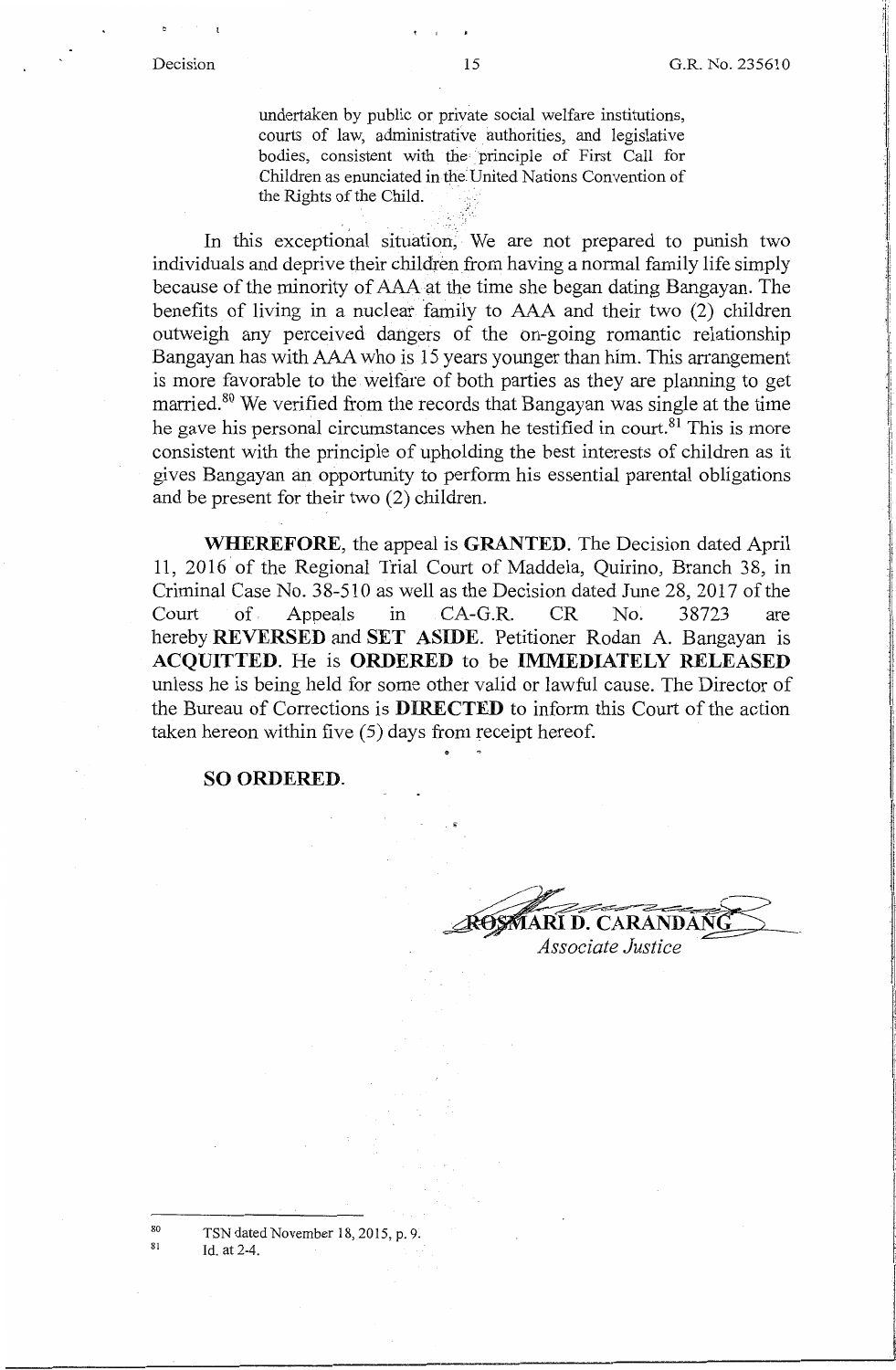l

l .)

 $\mathbf{A} = \begin{bmatrix} \mathbf{A} & \mathbf{A} & \mathbf{A} & \mathbf{A} & \mathbf{A} & \mathbf{A} & \mathbf{A} & \mathbf{A} & \mathbf{A} & \mathbf{A} & \mathbf{A} & \mathbf{A} & \mathbf{A} & \mathbf{A} & \mathbf{A} & \mathbf{A} & \mathbf{A} & \mathbf{A} & \mathbf{A} & \mathbf{A} & \mathbf{A} & \mathbf{A} & \mathbf{A} & \mathbf{A} & \mathbf{A} & \mathbf{A} & \mathbf{A} & \mathbf{A} & \mathbf{A} & \mathbf{$ 

Decision 16 G.R. No. 235610

WE CONCUR: I dissent, so esparate apinim F. LEOI

# *Associate Justice*

SMUNDO ssociate Justice

Please fer Separat<br>Oorcurring Opnior **ROD AMEDA** ociate Justice

**SAMUEL H. GAERLAN** *Associate Justice* 

# **AJ:TESTATION**

I attest that the conclusions in the,above Decision had been reached in consultation before the case was assigned to the writer of the opinion of the Court's Division.

MARVICMARIO VICTOR F. LEONE] *Associate Justice*